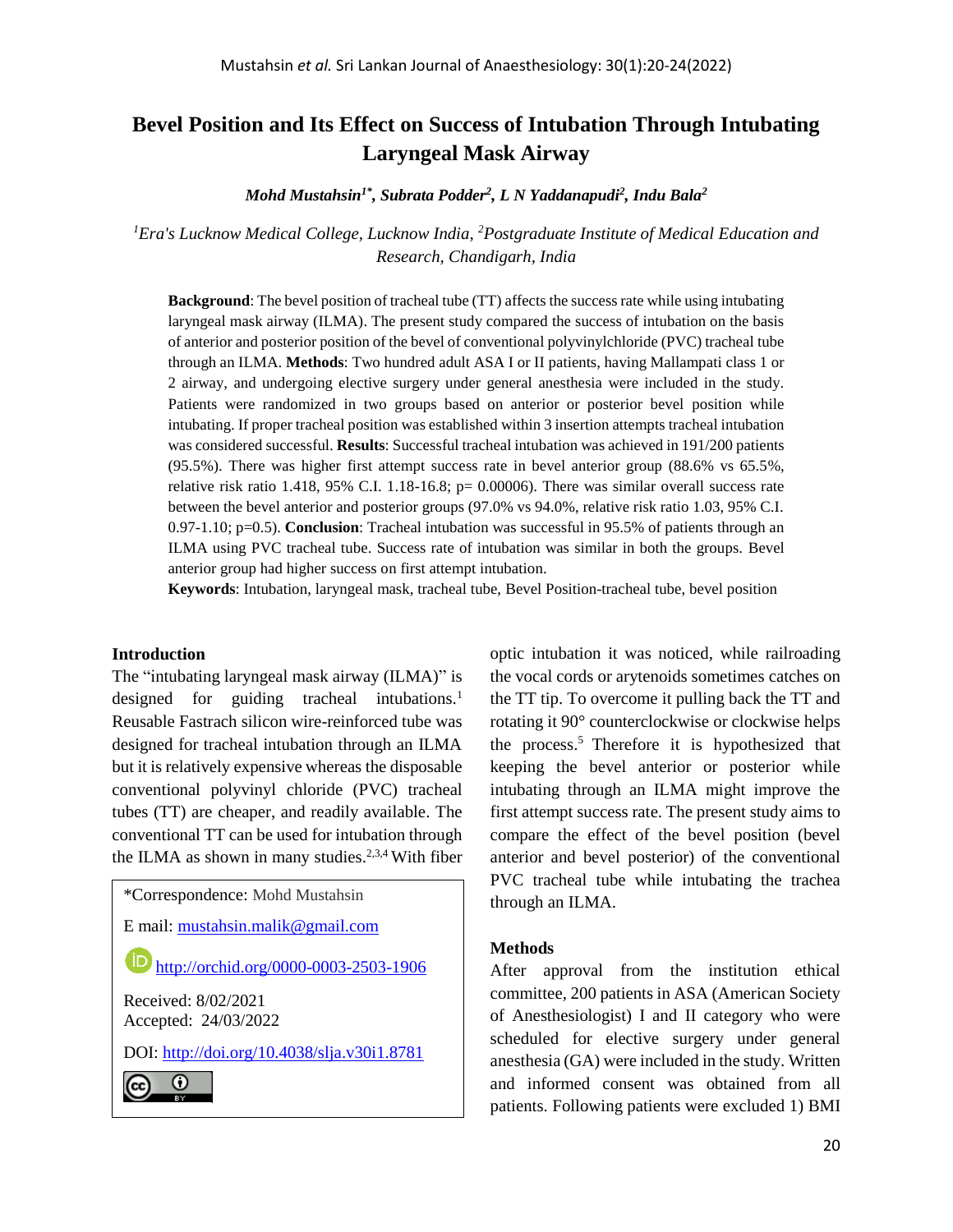$>$  35 kg/m<sup>2</sup> 2) respiratory tract pathology 3) limited mouth opening (incisor gap  $<$  2cm), 4) high risk of aspiration and 5) anticipated difficult airway. The patients were randomized into two equal sized groups (n=100 each) using Sequentially numbered, opaque, sealed envelope (SNOSE) method into group A (bevel anterior) or group P (bevel posterior) depending on the intended position of bevel of TT at the level of epiglottic elevating bar. Before ILMA placement, the TT was passed through it and the tube was marked at the point where its tip just lifted the epiglottic elevating bar. Patients were pre-medicated at night before surgery with oral diazepam 5 mg and ranitidine 150 mg, a repeat dose of premedication was given in the morning of surgery and 8 hour fasting was advised. In the operation theater routine monitors were attached, patients were pre-oxygenated with 100% oxygen. Anesthesia was induced using 2 µg/kg fentanyl, 5 mg/kg thiopental and 0.1 mg/kg vecuronium was used for muscle relaxation. The ILMA was inserted after 4 minutes of bag and mask ventilation. For patients weighing <50 kg, a 7.0 mm ID PVC endotracheal tube via a size 3 ILMA was used. For patients weighing >50 kg, a 7.5 mm ID PVC endotracheal tube via a size 4 ILMA was used. The ILMA was inserted by the first author (MM), and the cuff was inflated with air (approximately 20 ml in size 3 & 30 ml in size 4). Optimal ILMA position was confirmed by chest wall movement and normal capnogram trace during gentle manual ventilation. ILMA was removed and re-inserted if ventilation was not satisfactory. Conventional PVC TT (Portex) was inserted after lubrication with water soluble jelly with the normal curvature till the mark. The tube was then rotated 90° clockwise or anticlockwise to make the bevel orientation anterior (group A) or posterior (group P) respectively and then gently advanced into the trachea. Successful endotracheal intubation was confirmed by a normal capnogram. The ILMA was removed after successful intubation leaving the tracheal tube in situ. Total intubation attempts were limited to three per patient. In the first attempt no maneuver other

than rotation was performed. During the second and third attempts Chandy's<sup>6</sup> and UpDown<sup>1</sup> maneuver were performed respectively. Failed attempt at intubation was considered if any of the following is present:

- 1) The tracheal tube could not be advanced more than 3cm,
- 2) The tracheal tube was advanced more than 3cm but there was no capnograph trace
- 3) Oxygen saturation was <90%.

The trachea was intubated by conventional direct laryngoscopy after 3 failed attempts.

The following parameters were noted: total number of attempts taken to achieve successful intubation in anterior and posterior bevel position, the time needed to intubate the trachea (time from disconnection of breathing circuit of the ILMA to confirmation of TT placement by capnography), the total intubation time (from the start of ILMA insertion to the confirmation of TT placement by capnography), number of times TT slipped into esophagus and the number of maneuvers performed. In addition, the number of failed intubations was also noted. Heart rate, blood pressure, oxygen saturation  $(SpO<sub>2</sub>)$  and end tidal carbon dioxide ( $EtCO<sub>2</sub>$ ) were recorded. (Baseline and then every minute till 10 minutes). The presence of blood on the TT was also noted. Sore throat was documented at 2 hours and 24 hours after surgery using an unmarked visual analogue scale of 100 mm (VAS).

Student's unpaired t-test was used for continuous variables. Chi-square analysis was used for comparing nominal data.  $P < 0.05$  was considered statistically significant. The SPSS Version 17.0 was used to analyze the data.

# **Results**

The demographic characteristics of the patients were similar between the two groups. The ILMA was placed successfully in all patients. Clinical data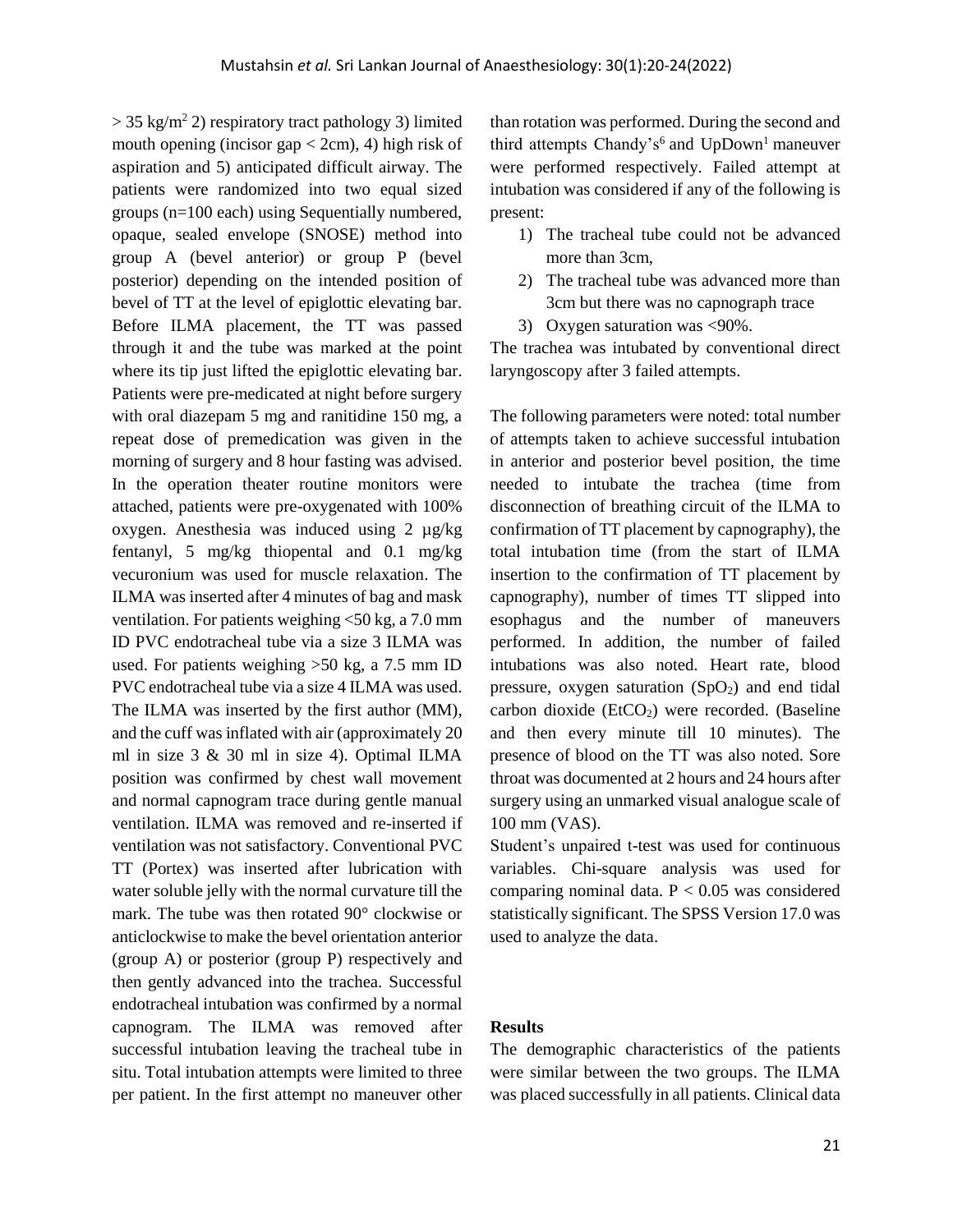studied in two groups are presented in Table 1. Trachea was successfully intubated in 191 (95.5%) of 200 patients. In 9 (4.5%) patients 3 attempts of intubation through ILMA failed and these were

| <b>Table 1:</b> Clinical Data Studied in two groups                           |  |
|-------------------------------------------------------------------------------|--|
| ILMA = Intubating laryngeal mask airway; VAS = Visual analog scale; $*p<0.05$ |  |

| Variable                                             | Group $A(n=100)$      | Group $P(n=100)$        |
|------------------------------------------------------|-----------------------|-------------------------|
|                                                      |                       |                         |
| Attempts at ILMA placement (mean±SD)                 | $1 \pm 0.2$           | $1.1 \pm 0.3$           |
| Attempts at intubation $[n (\%)]$                    |                       |                         |
| One                                                  | 86 (86)               | $61(61)^*$              |
| Two                                                  | 6(6)                  | 18(18)                  |
| Three                                                | 5(5)                  | 15(15)                  |
| Total                                                | 97 (97)               | 94 (94)                 |
| Time needed to intubate the trachea (mean $\pm SD$ ) |                       |                         |
| Tracheal tube insertion time                         | $9.0 \pm 13.9$ (n=97) | $17.1 \pm 21.4$ (n=94)* |
| Total intubation time                                | $25 \pm 17.2$ (n=97)  | $35.5 \pm 24.3$ (n=94)* |
| Maneuver performed during attempts                   |                       |                         |
| Total (n)                                            | 16                    | 40                      |
| $Mean \pm SD$                                        | $0.3 \pm 0.8$         | $0.8 \pm 1.1*$          |
| Failed intubation [n (%)]                            | 3(3)                  | 6(6)                    |
| Esophageal intubation $[n (\%)]$                     | 5(5)                  | 5(5)                    |
| Blood on tracheal tube $[n \, (\%)]$                 | 5(5)                  | 3(3)                    |
| Sore throat $(VAS > 3)$ [n $(\%)$ ]                  |                       |                         |
| 2 hours                                              | 7(7)                  | 16(16)                  |
| 24 hours                                             | 1(1)                  | $7(7)^*$                |

intubated using conventional direct laryngoscopy. Ninety-Seven patients (97%) in group A and 94 patients (94%) in group P were successfully intubated after three attempts (Relative risk ratio 1.03, 95% C.I 0.97-1.03; p=0.5). Group A had higher success rate of first attempt intubation than in group P (Relative risk ratio 1.418, 95% C.I. 1.18- 16.8; p=0.00006). The mean intubation attempts were  $1.1\pm0.5$  in group A and  $1.4\pm0.8$  in group P. (Student's t test;  $p = 0.003$ ; mean difference -0.29 and 95% CI -0.4 to -0.09). Significantly a greater number of maneuvers were performed to achieve successful tracheal intubation through ILMA in group P (Student's t test;  $p = 0.001$ ; mean difference -0.50 and 95% CI -0.78 to -0.21). Significantly more time was needed for intubation in group A as compared to group P (Student's t test;  $p = 0.001$ ,

mean difference -9.93 and 95% CI from -15.82 to - 4.03).

There were 10 esophageal intubations during the 255 attempts of tracheal intubation using ILMA.

Incidence of trauma was 4.0% and was comparable between the two groups  $(p=0.470)$ . The incidence of sore throat at 2 hours and 24 hours after surgery was 11.5% and 4.0% respectively. Sore throat was more frequent in group A than in group  $P$  (p=0.046) at 2 hours, and  $p=0.030$  at 24 hours). Hemodynamic variables, mean increase in  $EtCO<sub>2</sub>$  and the lowest recorded  $SpO<sub>2</sub>$  were comparable between the two groups.

# **Discussion**

This study reaffirms the previous studies and shows that tracheal intubation using easily available, less expensive, conventional PVC tracheal tubes via an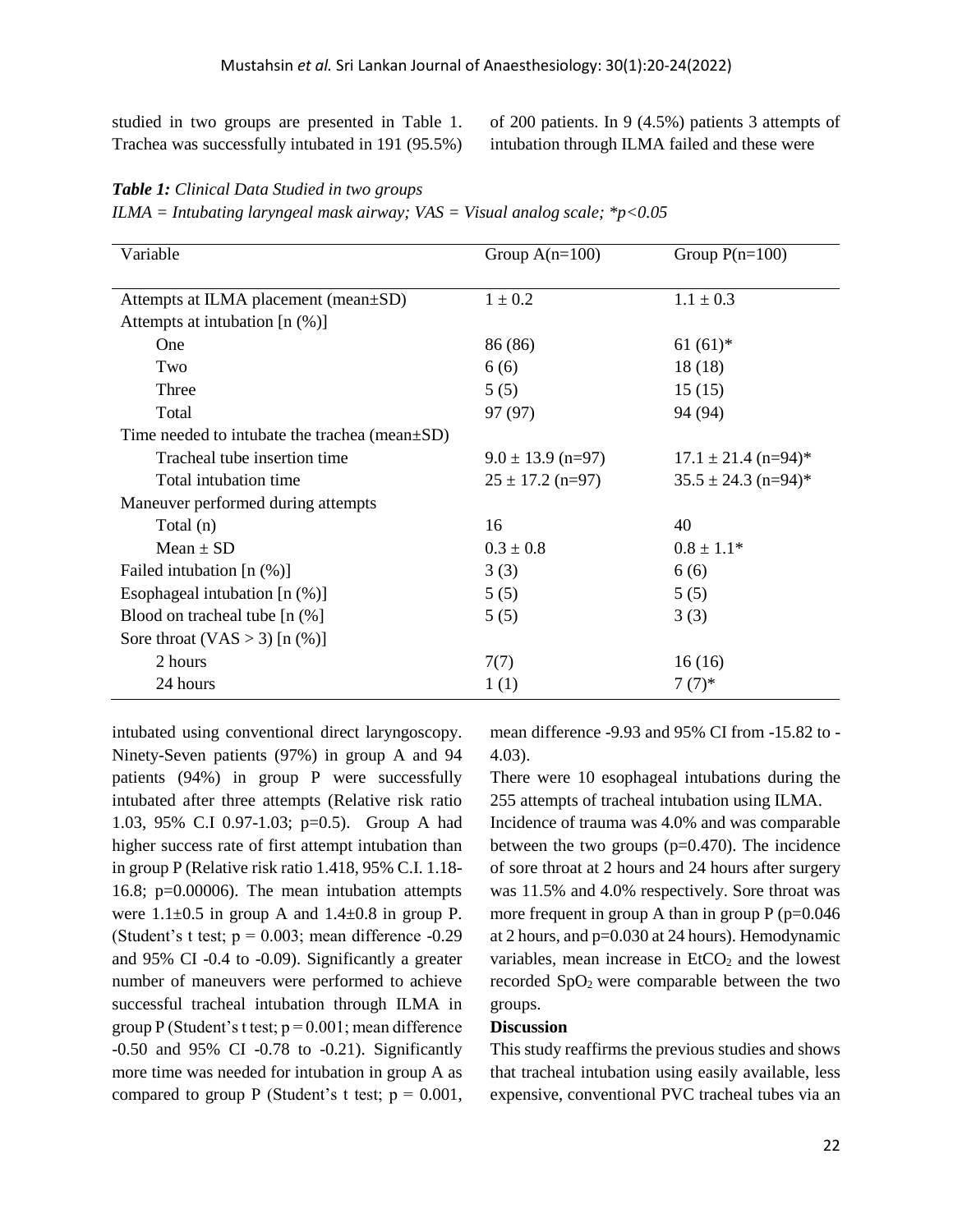ILMA is safe and feasible. There was no difference in overall success rate of anterior and posterior bevel position but in bevel anterior group the success rate for intubation at first attempt was higher as compared to the bevel posterior group.

We used PVC tracheal tube because they are readily available, less expensive and disposable as compared to "Fastrach" silicone wire reinforced tube which is expensive and therefore not cost effective. Previous studies found 99% and 95% success rate of intubation respectively using ILMA.2,7This is similar to the study conducted by Kanazi et al<sup>8</sup> and the present study.

Kundra and colleagues in their study compared "Fastrach silicone wire reinforced tube", Rush PVC tube, and Rush latex armored tube. All tubes were used in normal orientation. The reported success rate was 96% within two attempts with all the tubes. <sup>3</sup>There was 96.7% success rate of intubation in another study conducted by Joo and Rose with reverse orientation using conventional PVC tracheal tubes.<sup>9</sup>

Lu et al in their study compared normal and reverse position of conventional tracheal tube while intubating through ILMA. They found a similar overall success rate with both positions (96.7% and 94.2% respectively) but reverse group had a higher first attempt success rate as compared to the normal orientation group (86.7% vs 75.0% respectively). 4 In the present study, along with the overall intubation success rate (97% vs 94%), bevel anterior group has higher first attempt success rate as compared to bevel posterior group (86% vs 61%).

The sore throat incidence for the use of LMA-Classic has been reported as  $0-70\%$ .<sup>10</sup> in the present study, sore throat incidence at 2 and 24 hours postsurgery as measured by VAS was found to be 11.5% and 4.0% respectively. In a study conducted

by Lu and colleagues<sup>4</sup> incidence of sore throat at  $2$ and 24 hours after surgery was 17% and 14.2% respectively which is higher than the present study. The increased incidence of sore throat was due to increased number of intubation attempts, failed intubation with ILMA and with traumatic intubation. In the present study, sore throat was found to be more in bevel posterior group and it is also associated with time taken to intubate the trachea.

There was more difficulty in passing the TT through ILMA when its bevel faced posterior. Possible explanation for this difference between two groups may be, when the PVC TT with its bevel facing posterior emerges from the ILMA there is a chance that the tip of the bevel may impinge on the epiglottis, anterior part of larynx, cricothyroid membrane, or trachea thus making the passage of TT into the trachea difficult, whereas when the bevel of TT faces anterior, the tip remains downward and hence there is less chance of impinging (Figure 1).

There are several limitations of this study. This study was conducted in MMP I and II patients, so current findings may not be generalized in all patients. We confirmed the position of ILMA only clinically and didn't perform fiber-optic bronchoscopy so the ILMA position could not be documented

In conclusion, we recommend the use of less expensive, disposable, and readily available conventional PVC tracheal tubes for intubation via ILMA. To achieve a higher success at intubation in first attempt, we recommend that the bevel of TT to be placed anterior while inserting the tracheal tube through an ILMA.